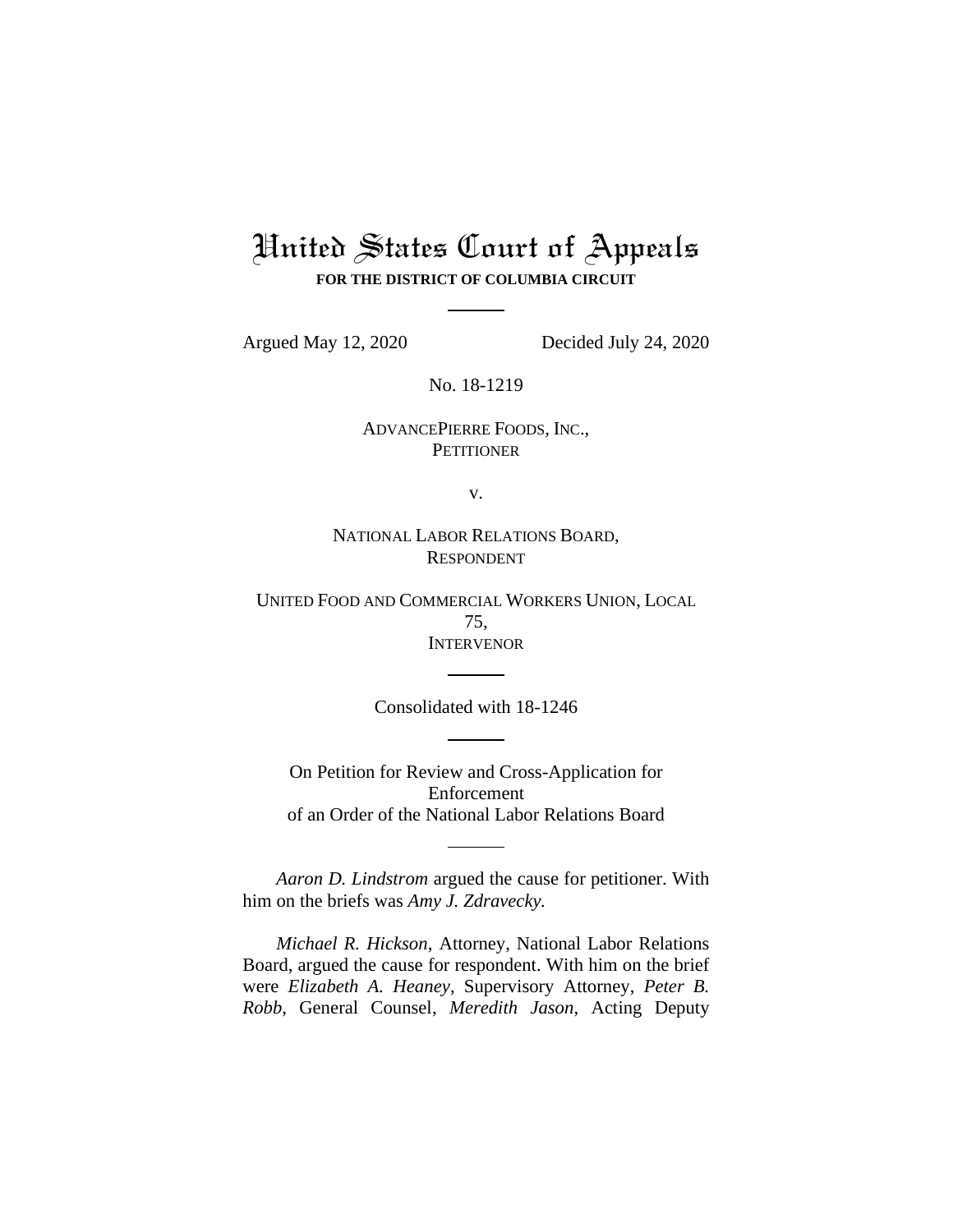Associate General Counsel, and *David Habenstreit*, Assistant General Counsel.

Before: HENDERSON, WILKINS and KATSAS, *Circuit Judges*.

## Opinion for the Court filed by *Circuit Judge* HENDERSON.

KAREN LECRAFT HENDERSON, *Circuit Judge*: When employees of AdvancePierre Foods, Inc.'s (AdvancePierre or Company) Cincinnati, Ohio, food processing plant first sought to organize, the Company botched its response. The National Labor Relations Board (NLRB or Board) found that AdvancePierre committed seventeen unfair labor practices (ULPs) over a five-month span as the United Food and Commercial Workers Union, Local 75 (Union) conducted an organizing campaign. Among its remedies, the Board ordered that a Company employee read aloud to employees a notice of the Company's violations. Only one ULP—whether AdvancePierre unlawfully encouraged its employees to withdraw their union authorization cards—and the "readaloud" remedy are before us. We deny AdvancePierre's petition on both fronts.

## **A. Background**

Because the Board's remedy implicates the panoply of AdvancePierre's misdeeds, we begin with a factual recap. In March 2015, employees in AdvancePierre's Cincinnati plant in which it manufactures processed foods for restaurant chains and retail businesses and for sale in convenience stores contacted the Union to discuss organizing approximately six hundred hourly employees. AdvancePierre was aware of the unionization effort by May 11, at which point Union literature and authorization cards were being widely distributed. The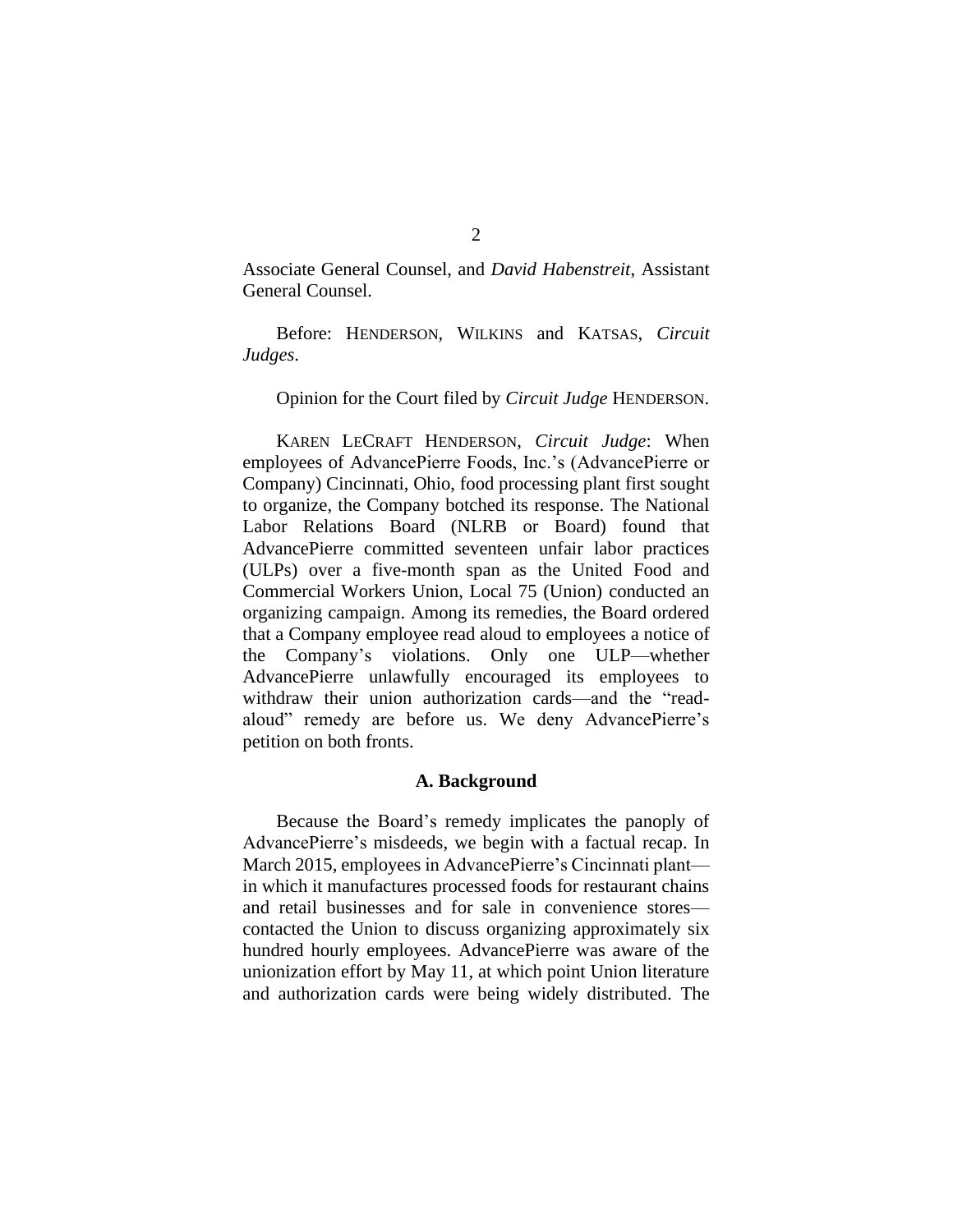Company's opposition began with a critical mistake when, on May 13, Employee Relations Manager Mandy Ramirez (Ramirez) posted an outdated company policy on the plant's bulletin board. Instead of posting the then-current policy of January 1, 2012, Ramirez posted a 2001 policy. The 2001 policy—which AdvancePierre concedes was "unlawfully overbroad"—prohibited any on-the-job union solicitation or distribution of union literature. Pet'r's Br. 9. Consistent with the outdated 2001 policy, a sign was posted above the plant's main employee entrance stating: "AdvancePierre Foods has a non-solicitation and non-distribution policy." J.A. 626. The policy and sign were both mistakenly in effect for nearly a month before management informed employees of its mistake.<sup>1</sup>

Not only did AdvancePierre post an outdated, overbroad policy—the Company enforced it. On June 8, AdvancePierre conducted a search of boxes affixed to employee clipboards, confiscated union authorization cards attached to employee Ronnie Fox's clipboard and issued Fox a verbal warning for violating the 2001 policy. The following day, acting on a tip that Union literature was being distributed in the plant's breakroom, Ramirez reviewed surveillance camera footage that showed employee Carmen Cotto distributing papers to employees, including Sonja Guzman. Pursuant to the 2001 nosolicitation, no-distribution policy, Cotto and Guzman both received verbal warnings. Cotto's was later rescinded when AdvancePierre realized it had enforced the wrong policy.

Next, on June 16, Ramirez was informed that Guzman and another employee—who Ramirez believed to be Diana Concepcion—had appeared on a Spanish radio station talk show two days earlier. Ramirez then accessed the radio

<sup>&</sup>lt;sup>1</sup> The parties dispute whether AdvancePierre posted the sign, *compare* Resp't's Br. 6, *with* Pet'r's Br. 9, but there is no disagreement that the sign was in fact displayed.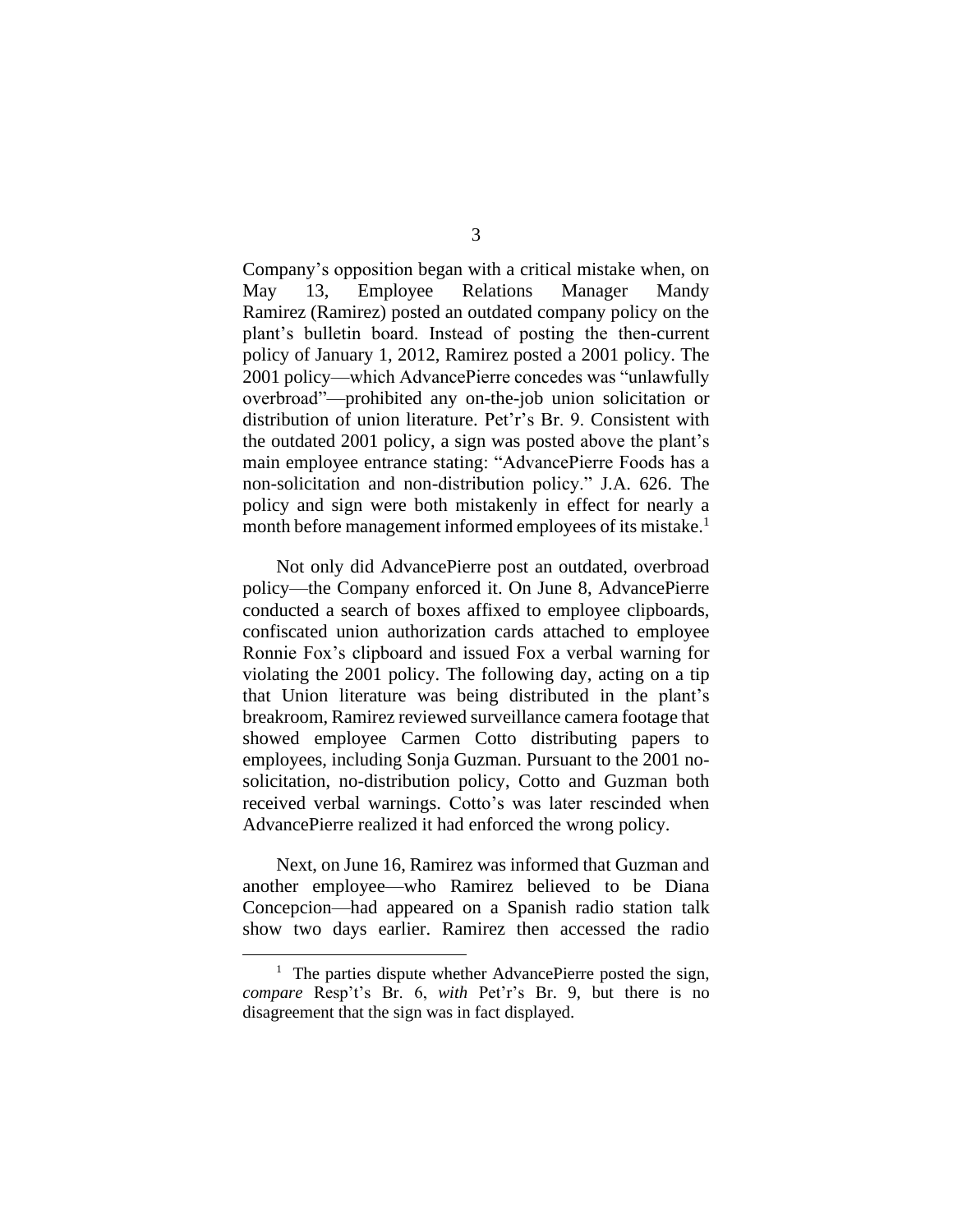station's Facebook page, where she noted that a link to the interview had been "liked" by a "Yazzmin Trujuillo." Not recognizing the name, Ramirez suspected Trujillo was, in fact, Concepcion. Ramirez decided to dig further and checked Concepcion's benefit file, which listed a beneficiary named "Trujillo" living at Concepcion's address. Based on this discovery, "Ramirez believed that there was a strong possibility that Concepcion was not who she said she was but was really someone named Yazzmin Trujillo." Pet'r's Br. 14. On June 17, Ramirez gave Concepcion a June 29 deadline by which to provide documentation of her identity. J.A. 646. In response, Concepcion submitted to Ramirez her Puerto Rican birth certificate, which the Company rejected because it was dated before July 10,  $2010.<sup>2</sup>$  J.A. 648. AdvancePierre then informed Concepcion how she could obtain a new birth certificate, offered to pay for expedited shipping and extended the June 29 deadline to July 17. J.A. 648. When Concepcion did not reply by July 17, AdvancePierre suspended her indefinitely. 3 J.A. 719.

AdvancePierre also issued an "attendance point" to employee Jessenia Maldonado after she missed work to participate in a one-day strike.<sup>4</sup> When Maldonado called to

<sup>&</sup>lt;sup>2</sup> AdvancePierre informed Concepcion that "[u]nfortunately, on July 10, 2010, Puerto Rico declared that all birth certificates issued prior to that date would be invalid since they had been used in the past to illegally obtain U.S. passports, Social Security benefits, and other federal services." J.A. 648.

<sup>&</sup>lt;sup>3</sup> The Board does not seek enforcement of its order as it relates to Concepcion. Resp't's Br. 22, 26 n.6.

<sup>4</sup> AdvancePierre's policy permits employees to accumulate up to ten "occurrence points" in a rolling twelve-month period for "unexpected emergencies." J.A. 730. Failure to meet attendance standards can lead to progressive discipline up to and including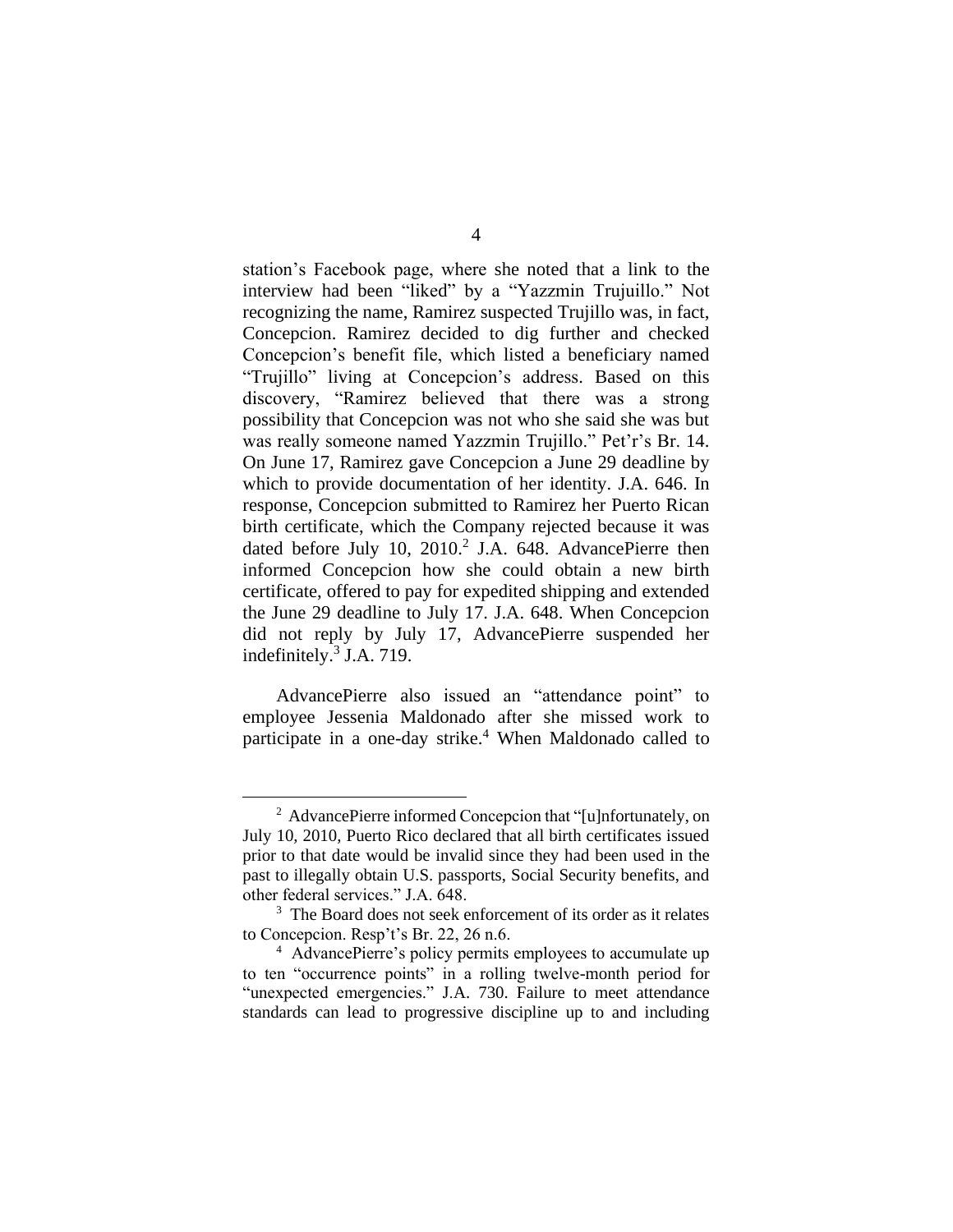report her absence, she read from a Union-prepared script that stated: "I am not reporting to work today to protest the Company's unfair labor practices. I will unconditionally return to work on my next scheduled shift." J.A. 652. AdvancePierre concedes that Maldonado should not have received an attendance point but claims its error was an oversight, as none of the other striking employees received one. *See* Pet'r's Br. 16.

Before the 2015 Union organization drive, AdvancePierre lacked a written procedure to solicit or answer employee grievances, electing instead to maintain a suggestion box. In July 2015, Cincinnati Plant Manager Petra Sterwerf implemented a "new communication tool," J.A. 96, called Communicating Answers Tracking System (CATS) that she had previously used elsewhere, J.A. 97. Despite a self-imposed 48-hour deadline to respond to CATS submissions, AdvancePierre management refused to answer dozens of pro-Union CATS forms that were submitted in the weeks immediately after CATS was implemented.

The Company's final uncontested ULP occurred on August 27 when, in the context of announcing a new pay structure, it erroneously informed employees that "information about [employee] pay is considered personal and confidential and should not be shared with other associates." J.A. 680; *see Parexel Int'l, LLC*, 356 N.L.R.B. 516, 518 (2011) ("[O]ur precedents provide that restrictions on wage discussions are violations of [29 U.S.C. § 158(a)(1)]").

The only AdvancePierre ULP now before us happened between mid-May and mid-June 2015, when management notified employees how to withdraw a signed Union

termination. Following the parties' briefs, we use "attendance point" instead of "occurrence point."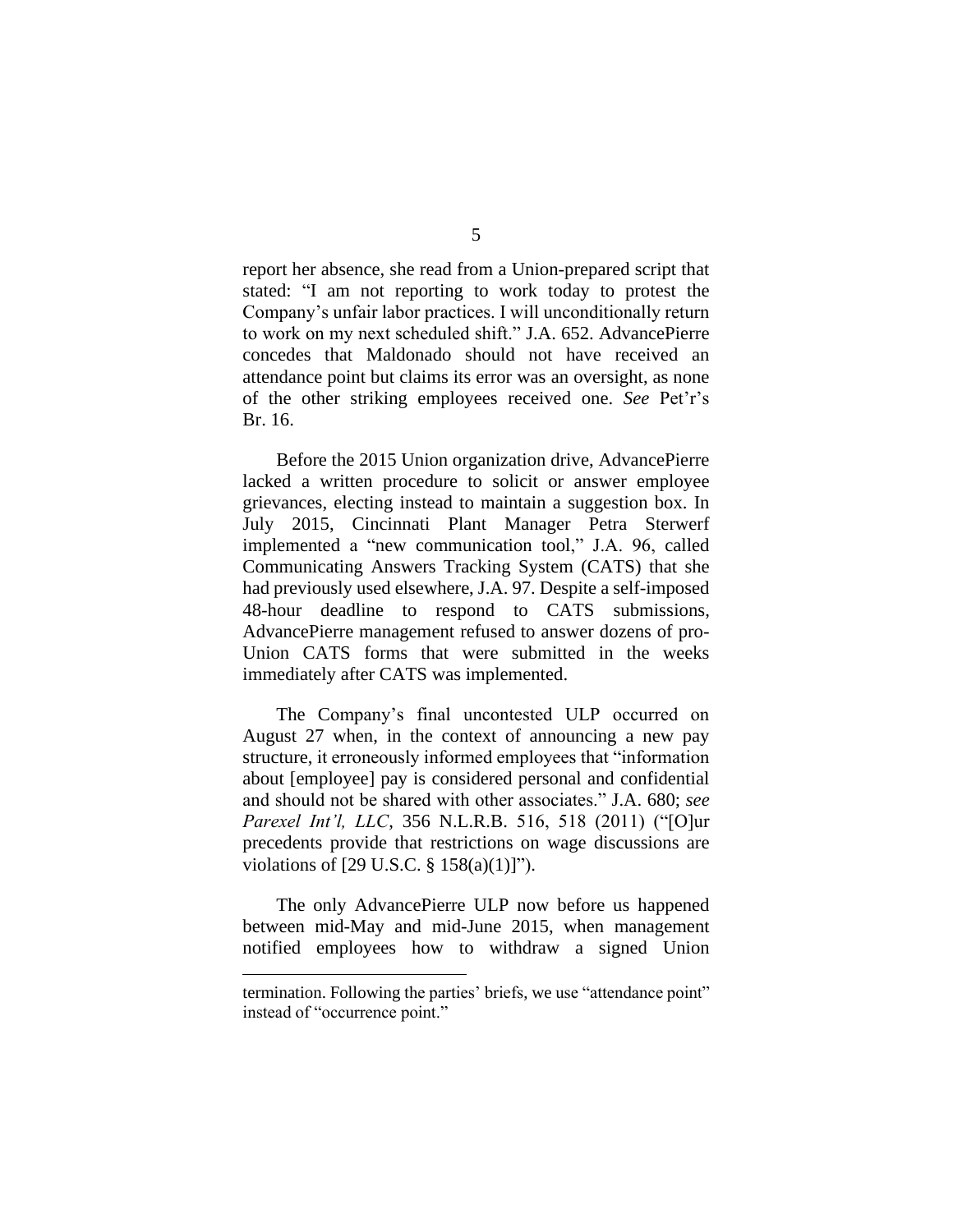authorization card. During several meetings, the Company distributed flyers containing step-by-step instructions, J.A. 624, and pre-printed letters that employees could send the Union to "revoke and rescind" their Union authorization cards, J.A.  $625$ .<sup>5</sup> The flyer included this disclaimer: "Please understand that other than giving you this information, AdvancePierre Foods is not permitted by law to assist you in any other way in getting your card returned." J.A. 624. According to the Union, the combined effect of the meeting and flyers was to unlawfully solicit employees to withdraw their cards.

An Administrative Law Judge (ALJ) determined that AdvancePierre committed sixteen ULPs, in violation of section 8(a)(1) and (3) of the National Labor Relations Act (Act), 29 U.S.C. § 158(a)(1), (3). J.A. 101. But the ALJ concluded that AdvancePierre did *not* unlawfully solicit employees to withdraw their Union authorization cards because "[t]here was no attempt to require employees to inform management (indirectly or directly) whether they availed themselves of the opportunity" to withdraw the cards. J.A. 52. That is, the ALJ saw the Company's flyer as information—not a solicitation and rejected the ULP charge because "[i]t has long been accepted by the Board that an employer's provision to employees of information on how to revoke their authorization cards is, without more, not unlawful assistance or solicitation." *Id.* (citing, *inter alia*, *R.L. White Co.*, 262 N.L.R.B. 575, 576 n.5 (1982)). The ALJ also denied the General Counsel's request for a notice-reading remedy because AdvancePierre's

<sup>&</sup>lt;sup>5</sup> The flyer identified three steps: "1. Use the attached form to request in writing that you want your card back and are withdrawing your membership in the union. 2. Make a copy of the form and mail the original to the union address on the form. 3. Go to the union representative you gave the union authorization card to, and tell them that you want your card back." J.A. 624.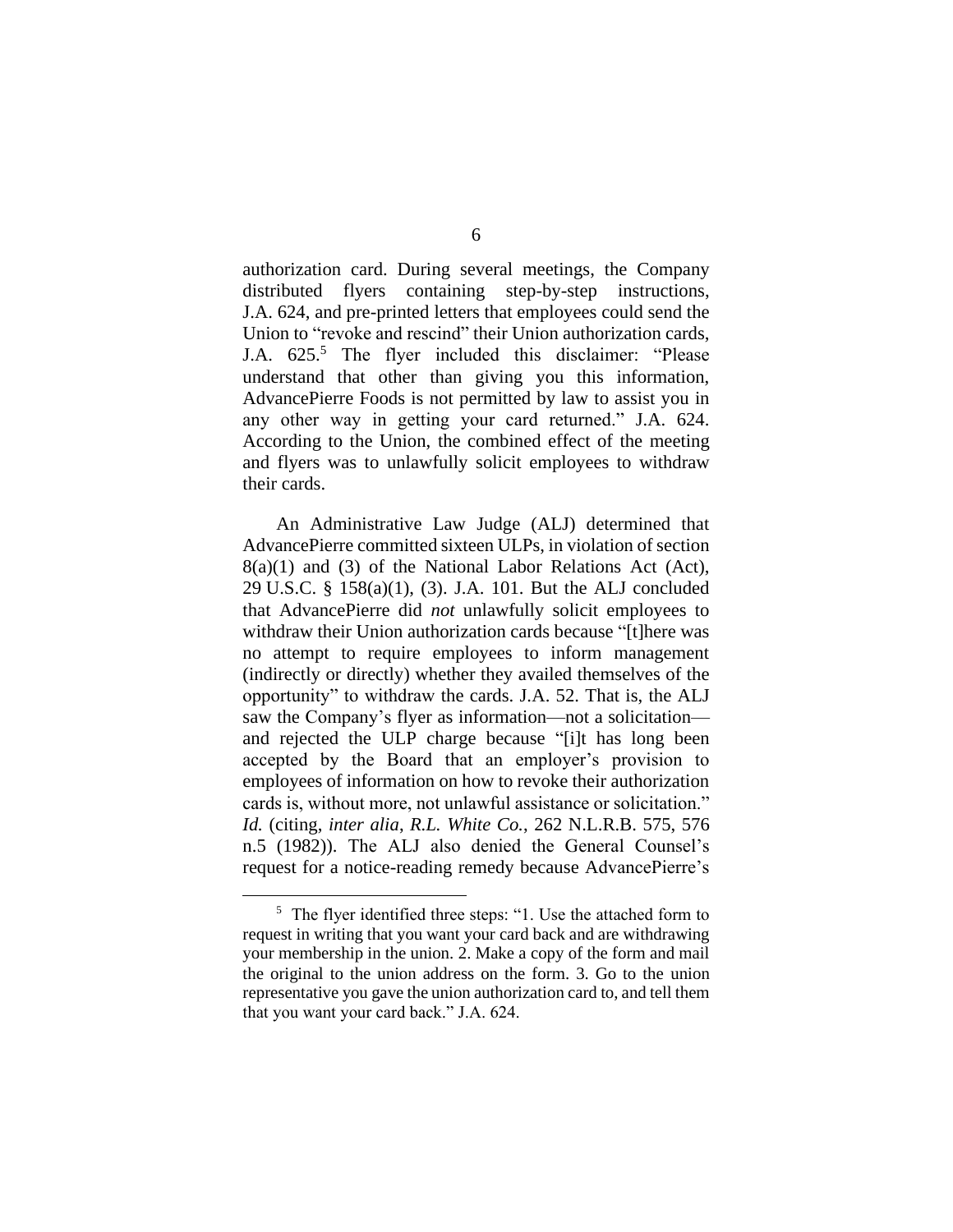violations, although "by definition serious," did not rise to the level at which "traditional remedies are insufficient to redress the[ir] effects." J.A. 103. Both sides filed exceptions with the Board.

On review, the Board reversed the ALJ as to the solicitation ULP, finding that "contemporaneous serious [ULPs]—all related to the card-signing process and the organizing effort to select the Union as the employees' collective-bargaining representative—created an atmosphere where employees would tend to feel peril if they refrained from revoking their support for the Union." *AdvancePierre Foods, Inc.*, 366 N.L.R.B. No. 133, at \*4 (July 19, 2018). The Board also imposed the notice-reading remedy to "dissipate as much as possible any lingering effects of [AdvancePierre's] unfair labor practices, and . . . allow the employees to fully perceive that [AdvancePierre] and its managers are bound by the requirements of the Act." *Id.* at \*5 (citation and quotation marks omitted). Significantly, AdvancePierre did not seek reconsideration.

## **B. Analysis**

AdvancePierre asks us to deny enforcement of the solicitation ULP and the notice-reading remedy. The Board seeks to enforce its order, including summary enforcement of the uncontested portions. Resp't's Br. 2, 26. The Board had jurisdiction under 29 U.S.C. § 160(a). Our jurisdiction is under 29 U.S.C. § 160(e) and (f).

Our review of the solicitation ULP is "narrow and highly deferential." *Inova Health Sys. v. NLRB*, 795 F.3d 68, 73 (D.C. Cir. 2015) (citation and quotation marks omitted). We will uphold the Board's decision unless 1) its "factual findings are not supported by substantial evidence;" 2) it "acted arbitrarily;" or 3) it "otherwise erred in applying established law to the facts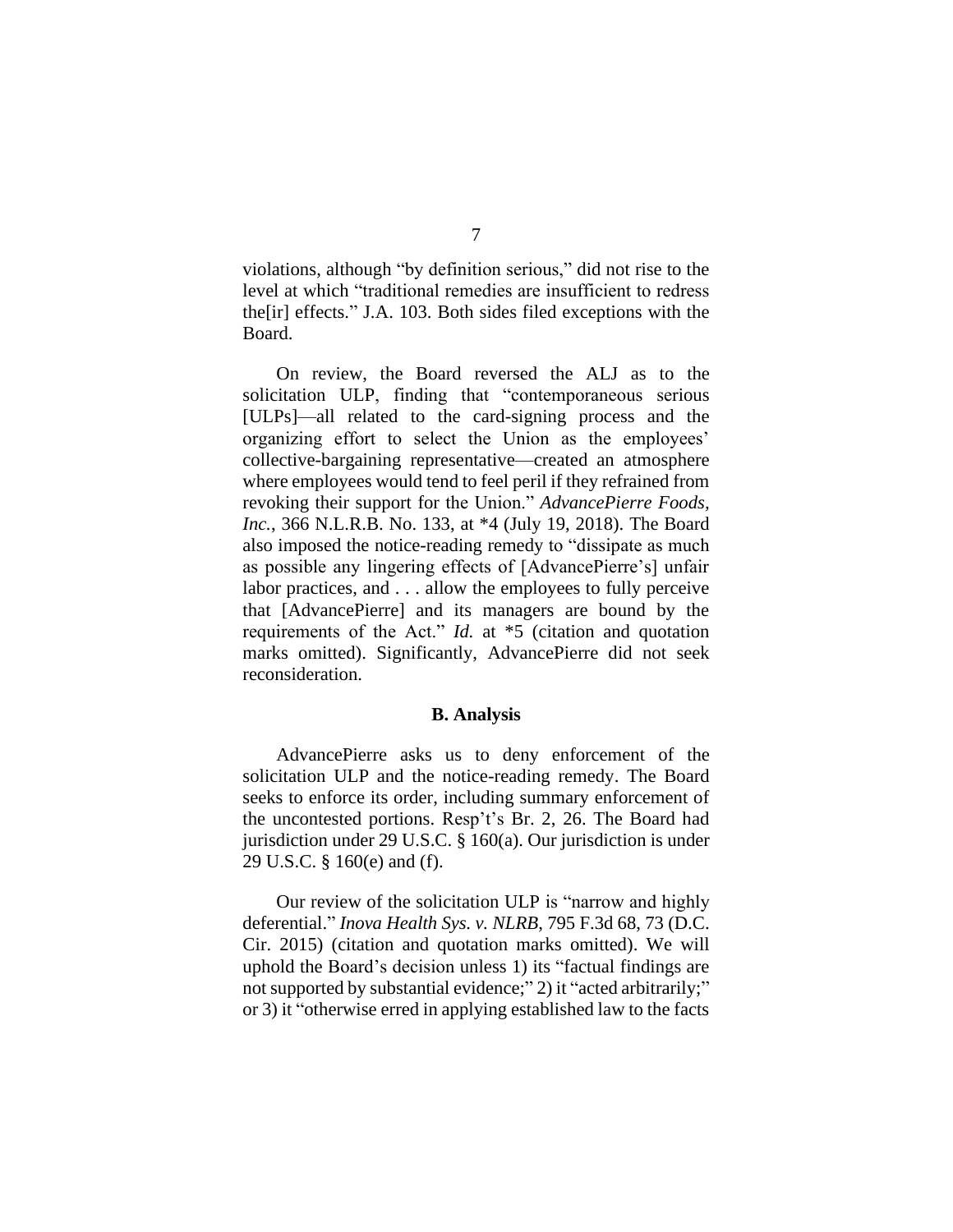of the case." *Hawaiian Dredging Constr. Co. v. NLRB*, 857 F.3d 877, 881 (D.C. Cir. 2017) (citation omitted). "The Board's discretion in fashioning remedies under the Act is extremely broad and subject to very limited judicial review." *Fallbrook Hosp. Corp. v. NLRB*, 785 F.3d 729, 738 (D.C. Cir. 2015) (quoting *St. Francis Fed'n of Nurses & Health Prof'ls v. NLRB*, 729 F.2d 844, 848 (D.C. Cir. 1984)).

Of critical importance to this case, section 10(e) of the Act limits our jurisdiction to matters first presented to the Board unless extraordinary circumstances excuse such failure. *See* 29 U.S.C. § 160(e) ("No objection that has not been urged before the Board . . . shall be considered by the court, unless the failure or neglect to urge such objection shall be excused because of extraordinary circumstances."); *see also, e.g.*, *Enter. Leasing Co. of Fla. v. NLRB*, 831 F.3d 534, 550 (D.C. Cir. 2016) ("Section  $10(e)$  is a 'jurisdictional bar,' in the face of which we are 'powerless, in the absence of extraordinary circumstances, to consider arguments not made to the Board.'" (quoting *W & M Props. of Conn., Inc. v. NLRB*, 514 F.3d 1341, 1345 (D.C. Cir. 2008))). AdvancePierre's petition squarely collides with section  $10(e)$ 's jurisdictional barrier and we are therefore without authority to consider all but a small portion the Company's argument.

We turn first to the Board's finding that AdvancePierre unlawfully solicited its employees to withdraw their Union authorization cards. Before us, AdvancePierre draws a sharp line between the flyer's unobjectionable content and the environment in which it was distributed, i.e., the Company's aggressive but misguided enforcement of its outdated nosolicitation, no-distribution policy. It argues that, because section 8(c) of the Act protects an employer's broad authority to express itself "if such expression contains no threat of reprisal or force or promise of benefit," 29 U.S.C. § 158(c), we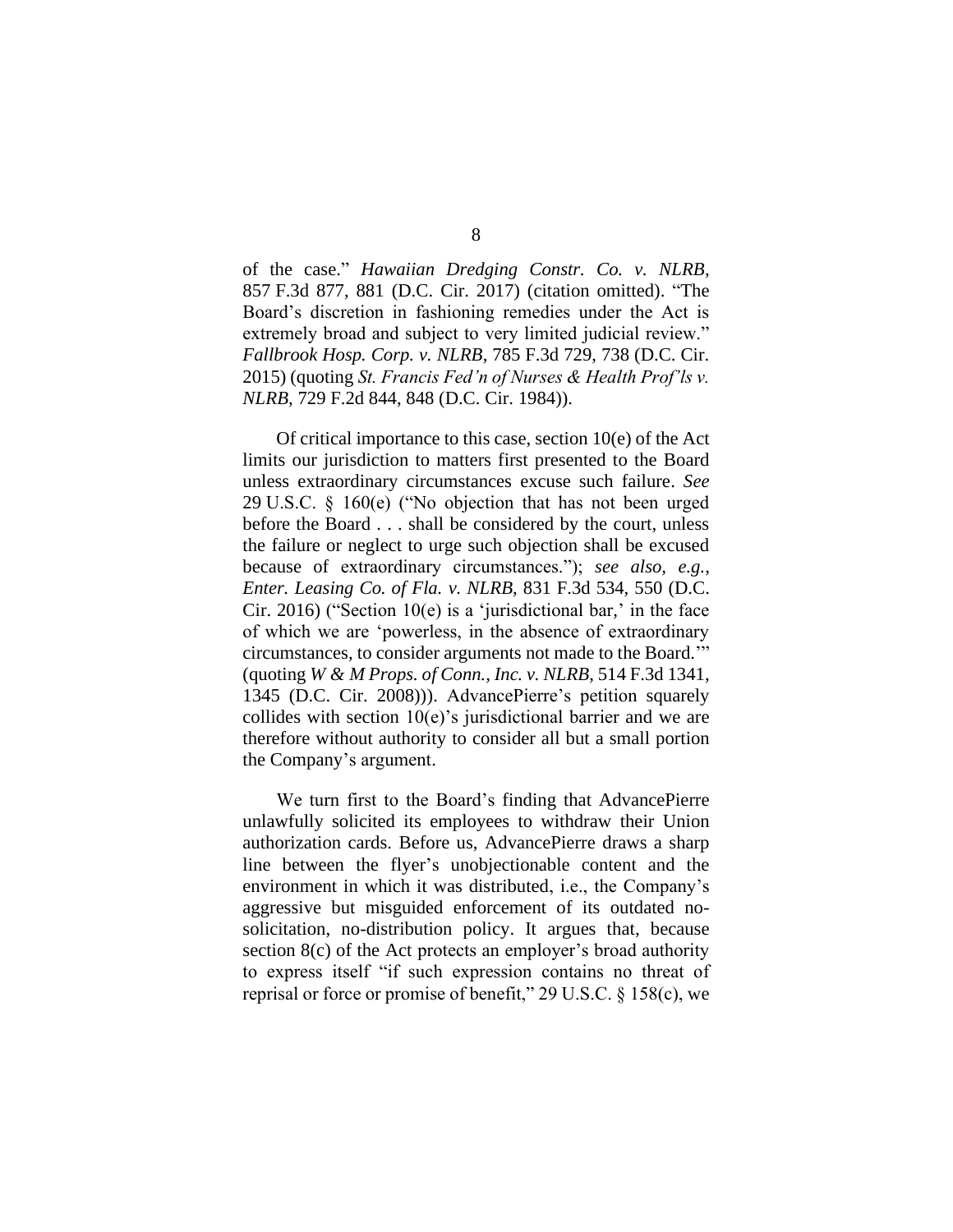should not enforce the solicitation ULP as "the Board has failed to identify any statement, from the meetings or the flyer, that 'contains' any coercive element," Pet'r's Br. 54–55. In other words, the Company acknowledges that "the Board can—and did—punish the conduct that it views as creating a perilous atmosphere," *id.* at 55, but objects to the Board "double counting" that conduct and thereby "punishing protected speech as a method to impose a second punishment on other conduct," *id.* at 56. Regardless of its merit, we cannot consider this argument because it was not preserved under section 10(e).

In *In re Mohawk Industries*, 334 N.L.R.B. 1170 (2001), the Board made clear that an employer's otherwise protected speech can constitute unlawful coercion if it occurs within a perilous atmosphere created by contemporaneous ULPs:

> As a general rule, an employer may not solicit employees to revoke their authorization cards. An employer may, however, advise employees that they may revoke their authorization cards, so long as the employer neither offers assistance in doing so or seeks to monitor whether employees do so nor otherwise creates an atmosphere wherein employees would tend to feel peril in refraining from revoking. Thus, *an employer may not offer assistance to employees in revoking authorization cards in the context of other contemporaneous ULPs*.

*Id.* at 1171 (emphasis added) (alteration and citations omitted). At no point did the Company challenge *Mohawk* before the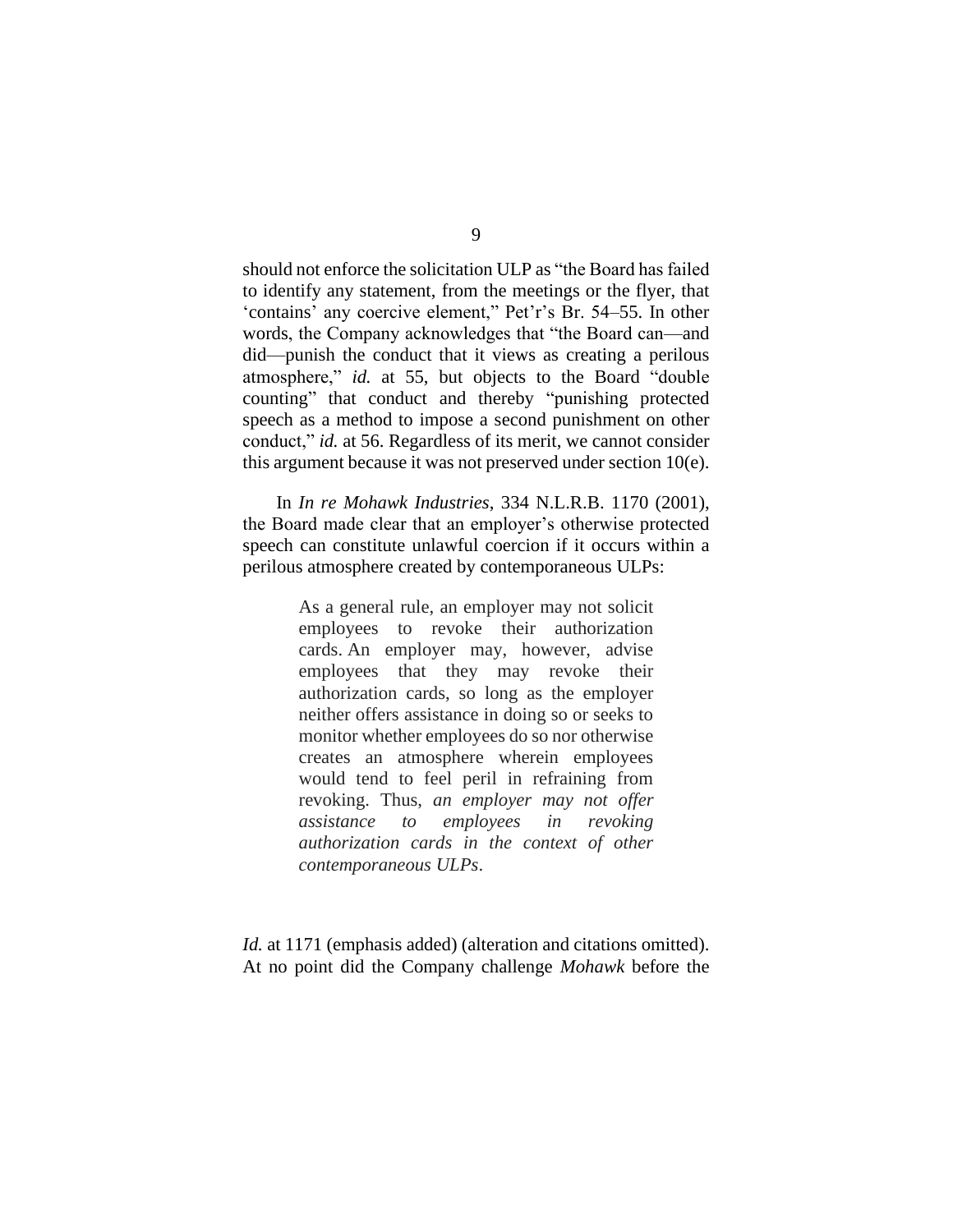Board. 6 Indeed, the Board majority, dissenting Member Emanuel and the ALJ all applied *Mohawk* but they reached different conclusions about whether AdvancePierre's conduct created a "perilous atmosphere." *Compare AdvancePierre*, 366 N.L.R.B. No. 133, at \*3–4, *with id.* at \*4 n.9, *and* J.A. 52– 53. Because AdvancePierre's frontal attack on Board precedent was never made to the Board and extraordinary circumstances do not excuse its failure, we cannot reach this argument. 7 *See Camelot Terrace, Inc. v. NLRB*, 824 F.3d 1085, 1090 (D.C. Cir. 2016) ("In assessing forfeiture under section 10(e) of the Act, 'the critical question' is 'whether the Board received adequate notice of the basis for the objection.'" (quoting *Alwin Mfg. Co. v. NLRB*, 192 F.3d 133, 143 (D.C. Cir. 1999))).

Setting aside the direct challenge to *Mohawk*, all that remains of AdvancePierre's challenge to the solicitation ULP is whether the Board's application of *Mohawk* was arbitrary and capricious. *See* J.A. 573. Seizing on Member Emanuel's dissent, the Company argues that, under Board precedent, AdvancePierre's conduct was not "egregious" enough to create a "perilous atmosphere," Pet'r's Br. 58, and that "the Board had no support for its finding that AdvancePierre's conduct created

<sup>&</sup>lt;sup>6</sup> AdvancePierre's Answering Brief to the Board made passing reference to the Company's right under section 8(c) to "present employees with an accurate and nonthreatening description" of how to revoke Union authorization cards. J.A. 572. But this did not put the Board on notice of a forthcoming challenge to *Mohawk*'s foundational premise, especially considering the Company's support of the ALJ's decision applying *Mohawk* in its favor. J.A. 573.

<sup>&</sup>lt;sup>7</sup> AdvancePierre also contends that the Board's "approach of condemning neutral speech because of other conduct is . . . inconsistent with basic First Amendment principles." Pet'r's Br. 56 (citing *Schneider v. New Jersey*, 308 U.S. 147 (1939)). AdvancePierre did not raise this argument with the Board so we may not consider it either.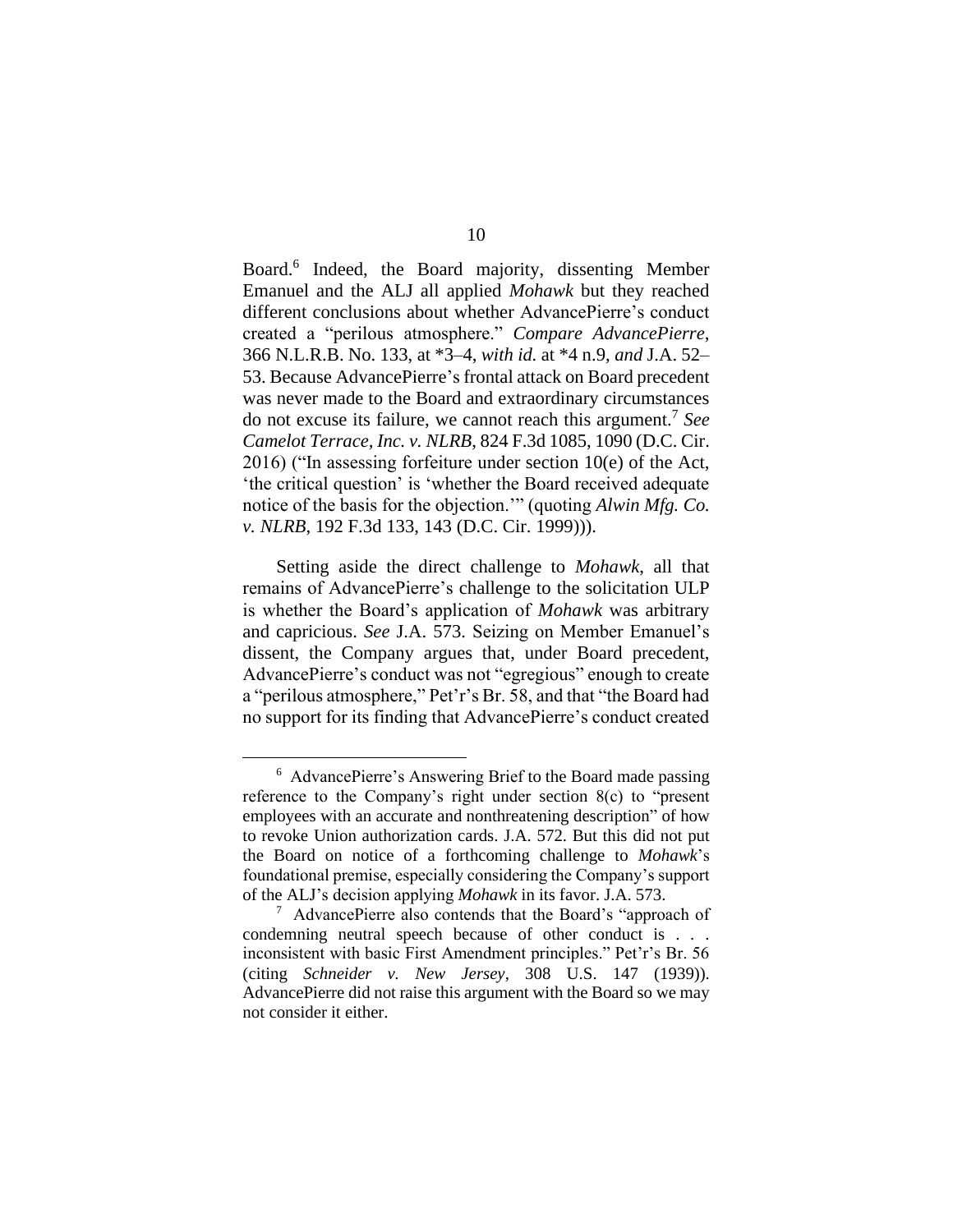an atmosphere of peril so as to find that its provision of information regarding the union card revocation process was unlawful," *id.* at 59. We reject this argument because the Board's factual findings are supported by substantial evidence—i.e., AdvancePierre's many ULPs—and the Board did not act arbitrarily in applying its precedent. *See Hawaiian Dredging Constr. Co.*, 857 F.3d at 881; *see also ABM Onsite Servs.—West, Inc. v. NLRB*, 849 F.3d 1137, 1142 (D.C. Cir. 2017) ("[A]n agency's unexplained departure from precedent is arbitrary and capricious . . . .").

We next turn to AdvancePierre's challenge to the Board's notice-reading remedy. The Company faces an uphill climb because "the Board was acting at the 'zenith' of its discretion" when it "fashion[ed] an appropriate remedy to address the substantial unfair labor practices in this case." *Fallbrook Hosp. Corp.*, 785 F.3d at 738 (quoting *Niagara Mohawk Power Corp. v. Fed. Power Comm'n*, 379 F.2d 153, 159 (D.C. Cir. 1967)). Making the hill even steeper, AdvancePierre's argument is again limited by its failure to preserve the issue, primarily due to its failure to move for reconsideration before the Board.

Before us, AdvancePierre argues that a notice-reading is an "extraordinary" remedy, Pet'r's Br. 34, and that the Board's decision to impose it was arbitrary and capricious because it did not first explain why traditional remedies were insufficient, *see id.* ("A key factor the Board is required to consider when deciding to impose an extraordinary remedy is whether traditional remedies would be sufficient . . . ."). Citing *HTH Corp. v. NLRB*, 823 F.3d 668, 674 (D.C. Cir. 2016), AdvancePierre argues that "extraordinary remedies cannot be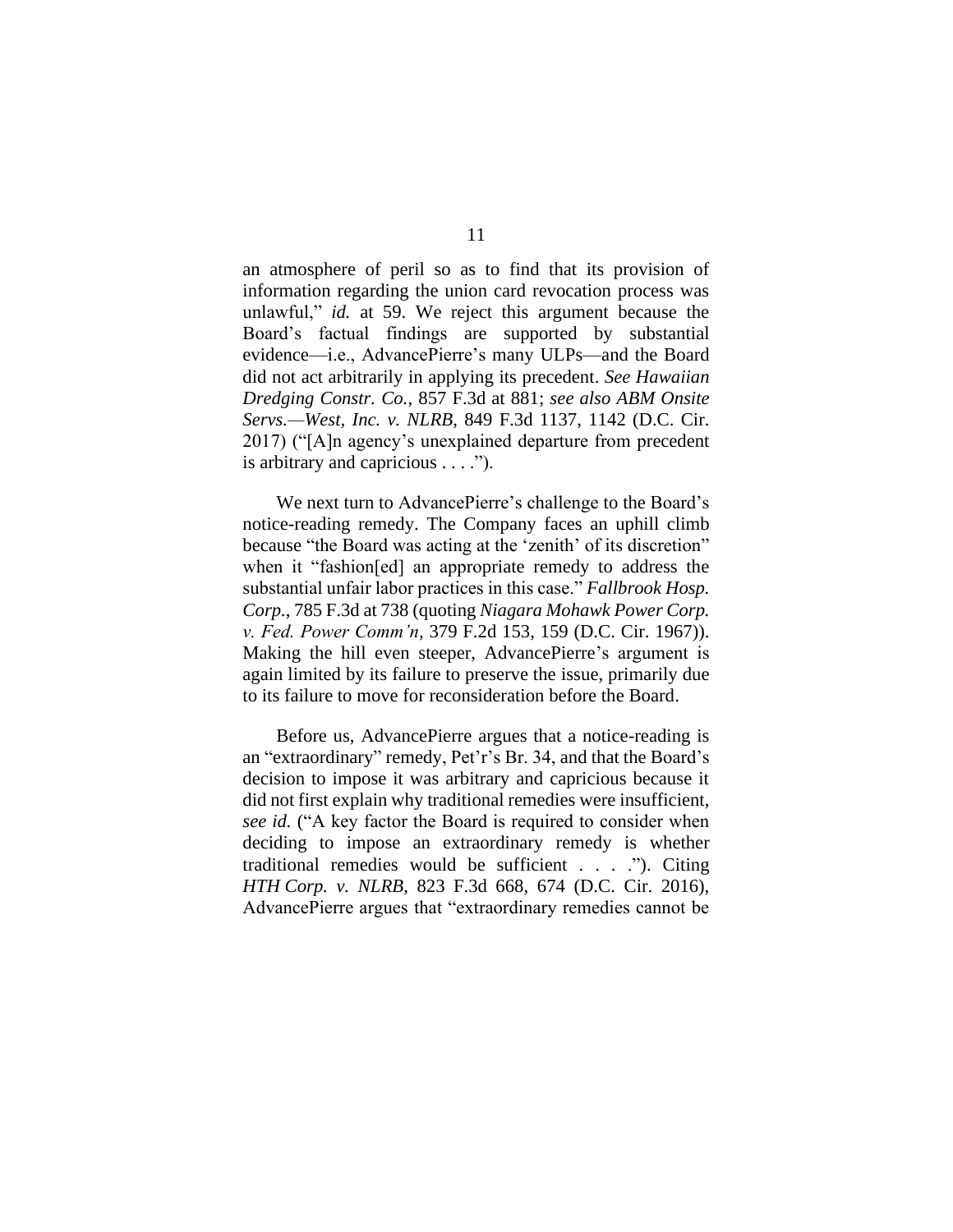granted unless traditional remedies are insufficient." Pet'r's Br.  $36.8$ 

Regarding preservation, the key distinction between this case and *HTH* is that, in *HTH*, the ALJ (not the Board) first imposed a notice-reading remedy, after which the company filed an exception to it. *HTH*, 823 F.3d at 672. In *HTH*, therefore, the Board heard argument against the notice-reading remedy but, here, the Board imposed the notice-reading remedy after the ALJ declined to do so. Although AdvancePierre argued to the Board that a notice reading was *inappropriate*, *see* J.A. 578–80, it did not argue that a noticereading could not be imposed unless the sufficiency of traditional remedies was first considered and, because AdvancePierre did not move for reconsideration, the Board never heard this argument. Nor was the Company's omission based on extraordinary circumstances and, accordingly, we lack jurisdiction to evaluate this portion of the Board's reasoning.<sup>9</sup> *See Flying Food Grp., Inc. v. NLRB*, 471 F.3d 178, 185 (D.C. Cir. 2006) ("Where . . . a petitioner objects to a finding on an issue first raised in the decision of the Board rather than of the ALJ, the petitioner must file a petition for reconsideration with the Board to permit it to correct the error (if there was one).").

<sup>8</sup> The Company also relies on our decision in *Avecor, Inc. v. NLRB*, 931 F.2d 924 (D.C. Cir. 1991), in which we required a "comprehensive accounting" to support the Board's imposition of an *affirmative bargaining order* without considering "alternative remedies," *id.* at 938. *HTH* is more apposite because there we addressed a notice-reading remedy.

<sup>&</sup>lt;sup>9</sup> Nor has AdvancePierre argued that the First Amendment requires heightened scrutiny of notice-reading remedies. Accordingly, we do not consider that argument.